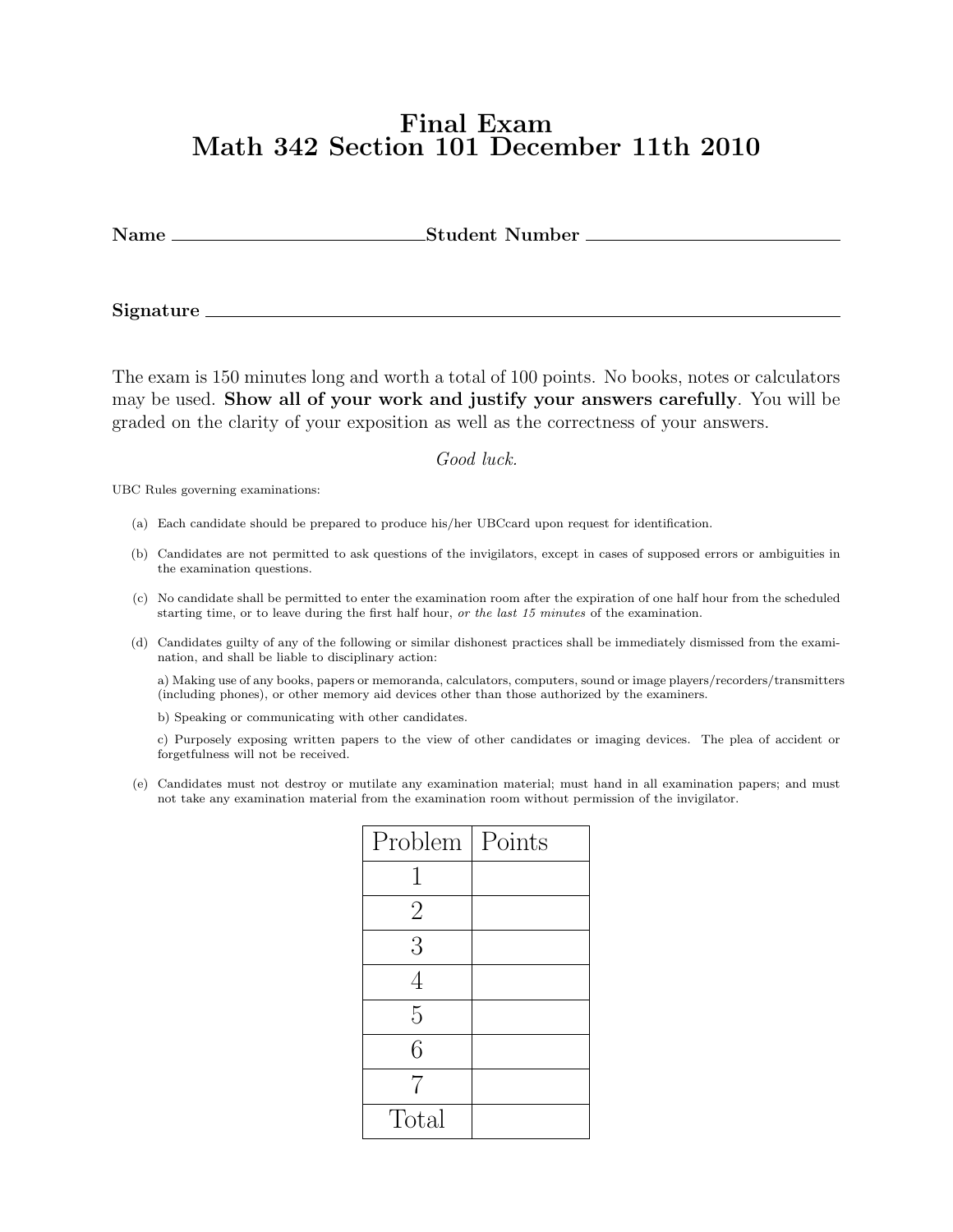- 1 (10 points). Inverse elements: Calculate the inverse of the following elements in  $\mathbb{Z}/18\mathbb{Z}$ .
	- $(a)$  [11]<sub>18</sub>
	- (b)  $[7]_{18}$
	- (c)  $[15]_{18}$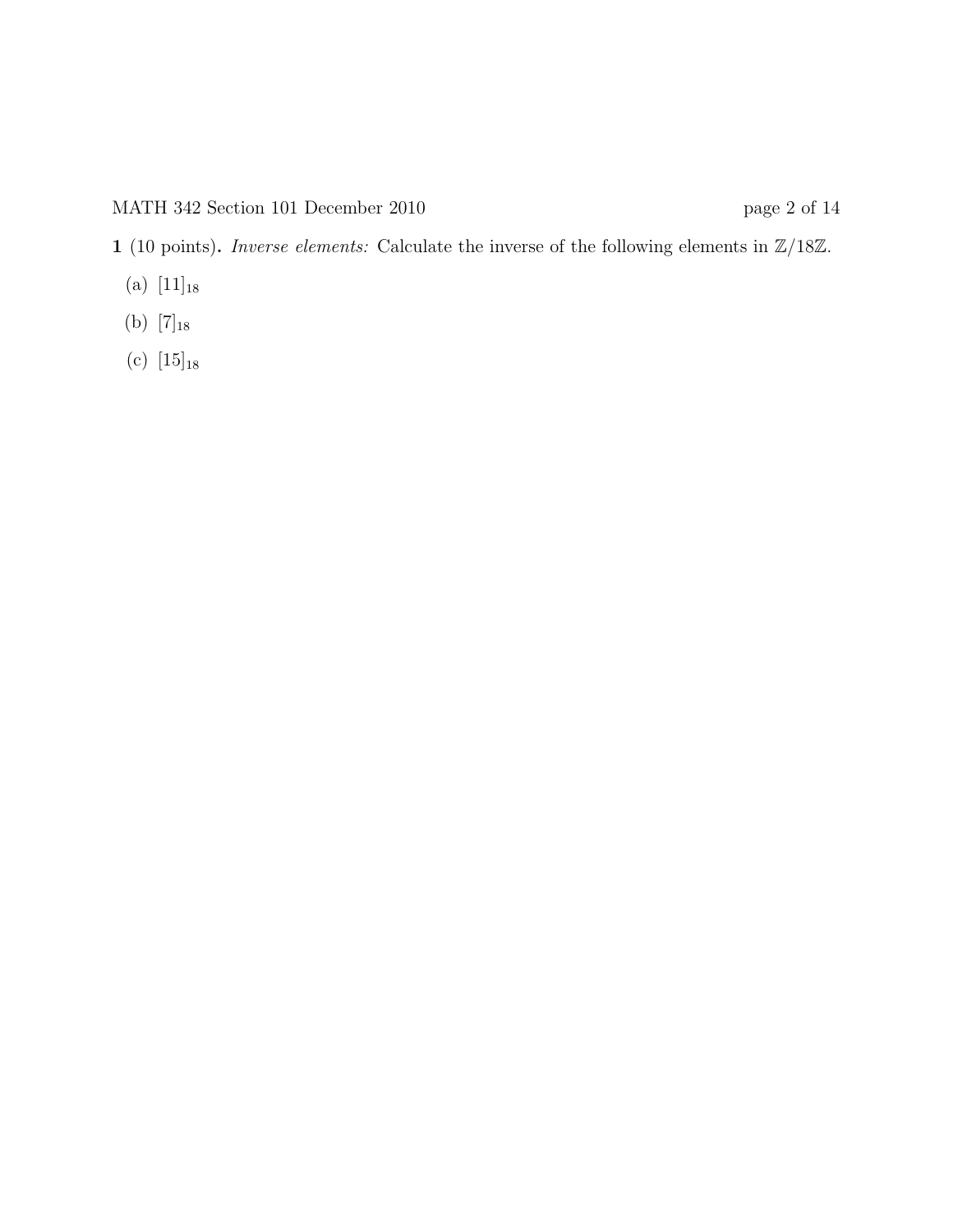## MATH 342 Section 101 December 2010 page 3 of 14

2 (10 points). Group theory: The following set of  $2 \times 2$  matrices

$$
m_1 = \begin{pmatrix} 1 & 0 \\ 0 & 1 \end{pmatrix} \ m_2 = \begin{pmatrix} 1 & 0 \\ 0 & -1 \end{pmatrix} \ m_3 = \begin{pmatrix} -1 & 0 \\ 0 & -1 \end{pmatrix} \ m_4 = \begin{pmatrix} -1 & 0 \\ 0 & 1 \end{pmatrix}
$$

$$
m_5 = \begin{pmatrix} 0 & 1 \\ 1 & 0 \end{pmatrix} \ m_6 = \begin{pmatrix} 0 & -1 \\ 1 & 0 \end{pmatrix} \ m_7 = \begin{pmatrix} 0 & -1 \\ -1 & 0 \end{pmatrix} \ m_8 = \begin{pmatrix} 0 & 1 \\ -1 & 0 \end{pmatrix}
$$

with matrix multiplication forms a group, G.

- (a) (2 points) List the elements of its subgroup, K, generated by the element  $\begin{pmatrix} 1 & 0 \\ 0 & 0 \end{pmatrix}$  $0 -1$  $\setminus$ .
- (b) (8 points) Compute the *left* cosets of  $K$ .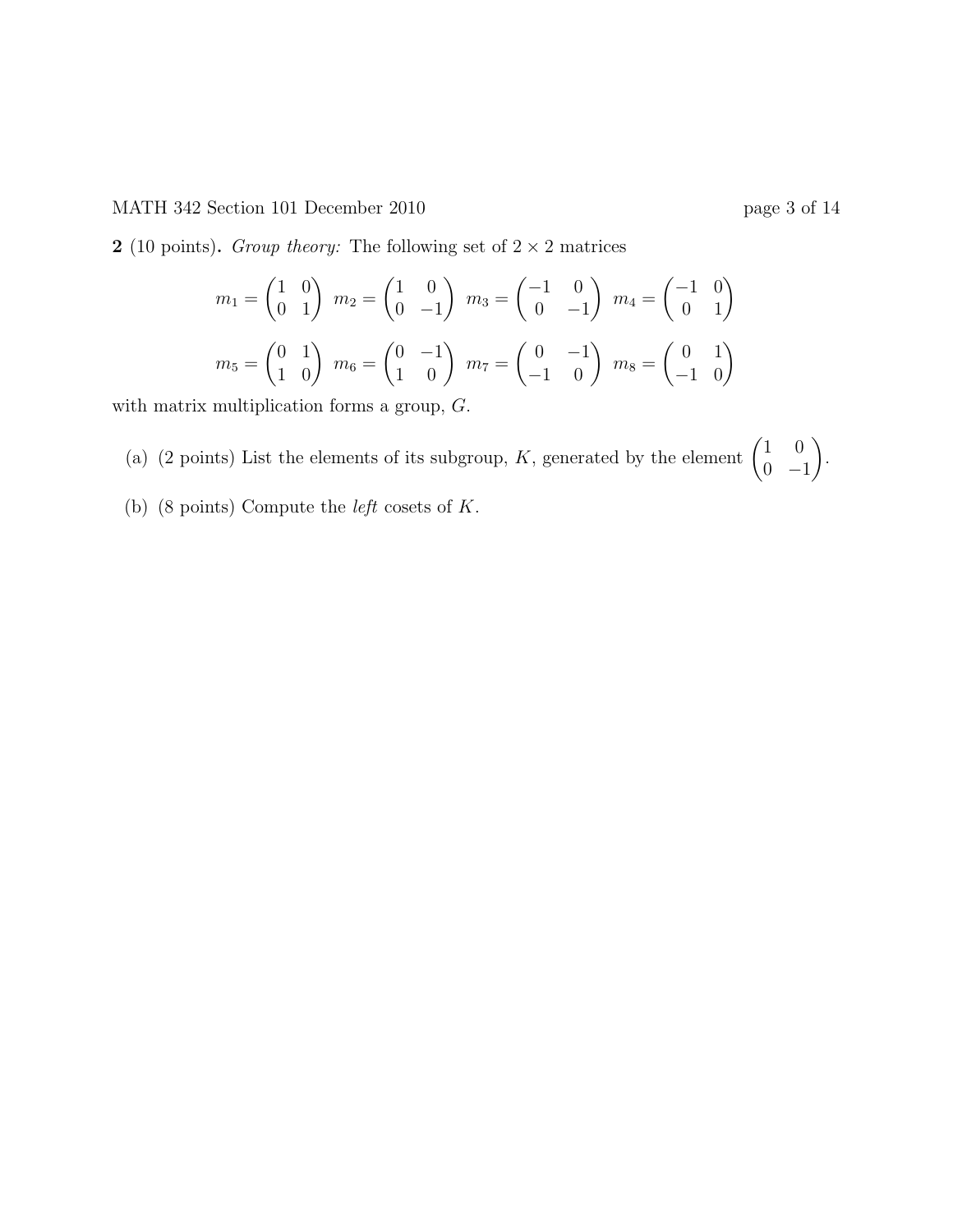MATH 342 Section 101 December 2010 page 4 of 14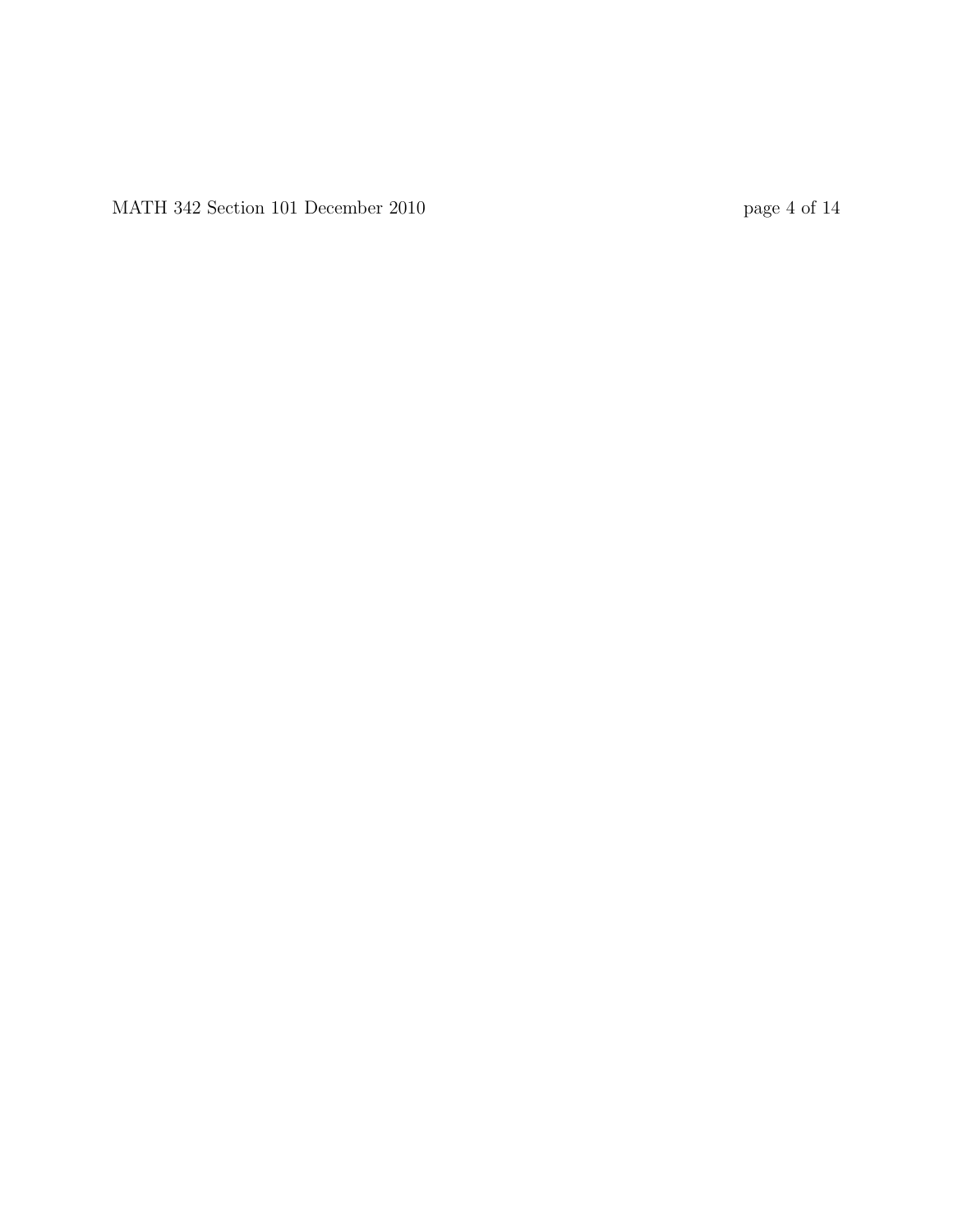MATH 342 Section 101 December 2010 page 5 of 14

3 (15 points). Error detecting code ISBN-13: Consider the 10-ary code of length 13, using the alphabet  $\mathbb{Z}/10\mathbb{Z}$  and following encoding algorithm.

ENCODE:  $x_1x_2 \cdots x_{12} \mapsto x_1x_2 \cdots x_{12}x_{13}$  by

$$
\sum_{i \text{ odd}} x_i + \sum_{i \text{ even}} 3x_i \equiv 0 \pmod{10}.
$$

Answer the following questions.

- (a) (7 points) Find the missing digit of the ISBN-13 that is 97803 ? 6406156.
- (b) (8 points) Explain why this code can detect one error.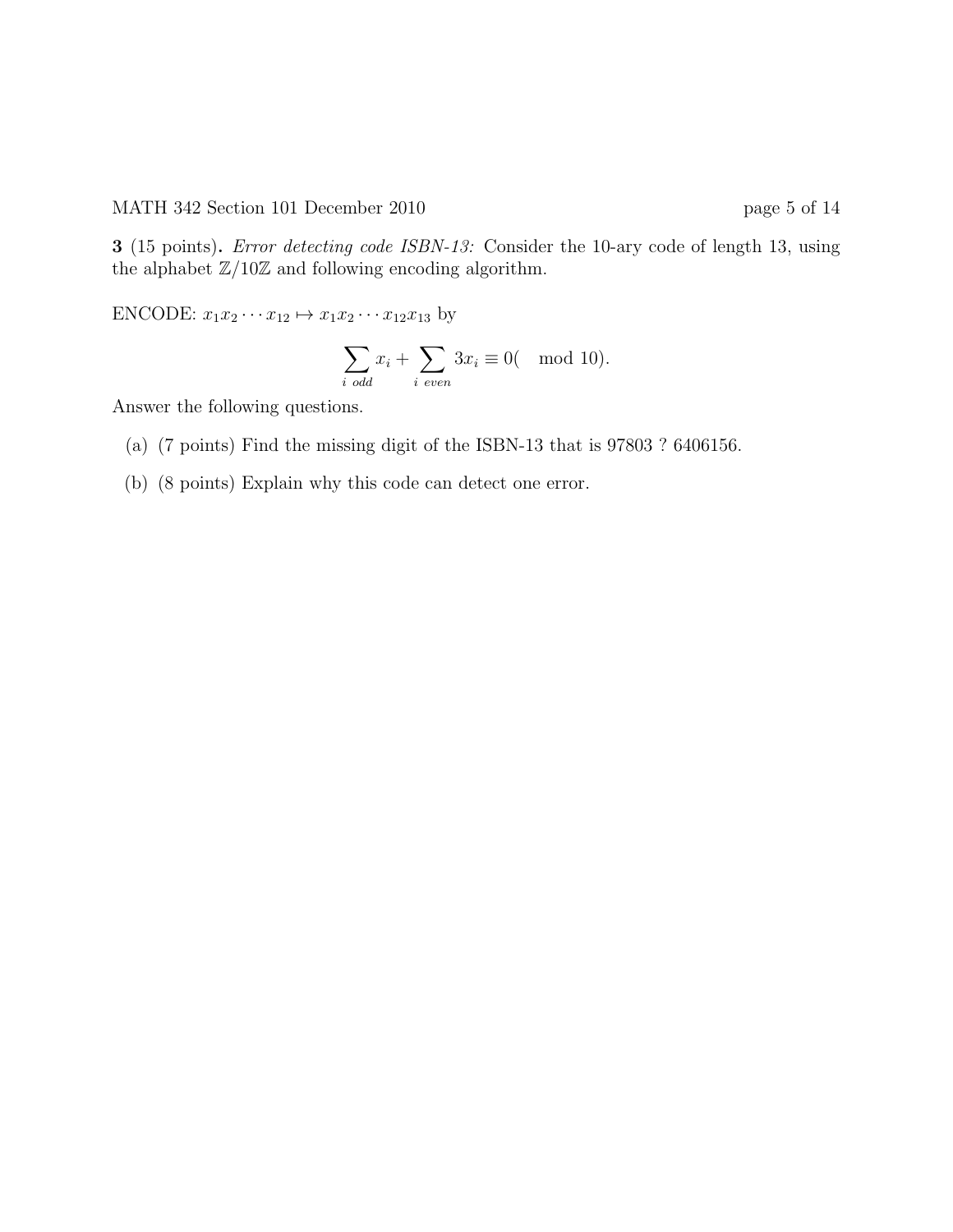MATH 342 Section 101 December 2010 page 6 of 14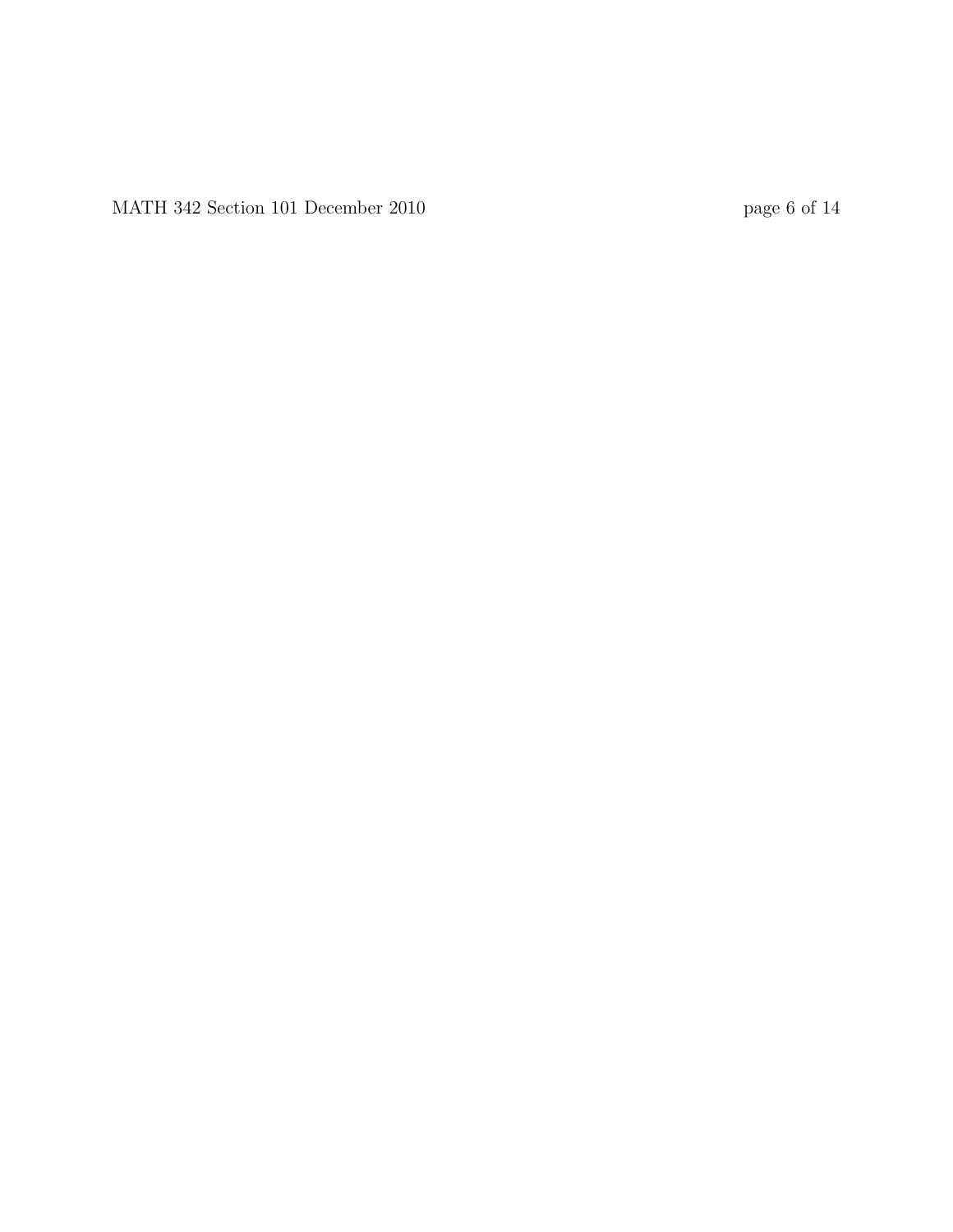## MATH 342 Section 101 December 2010 page 7 of 14

- 4 (15 points). Coding theory:
	- (a) (6 points) Show that the following two 4-ary non-linear codes are equivalent

 $C = \{0122, 1033, 2303, 3210\}$   $C' = \{0220, 1331, 2001, 3113\}.$ 

(b) (9 points) Show that a q-ary  $((q + 1), M, 3)$  code satisfies  $M \leq q^{q-1}$ .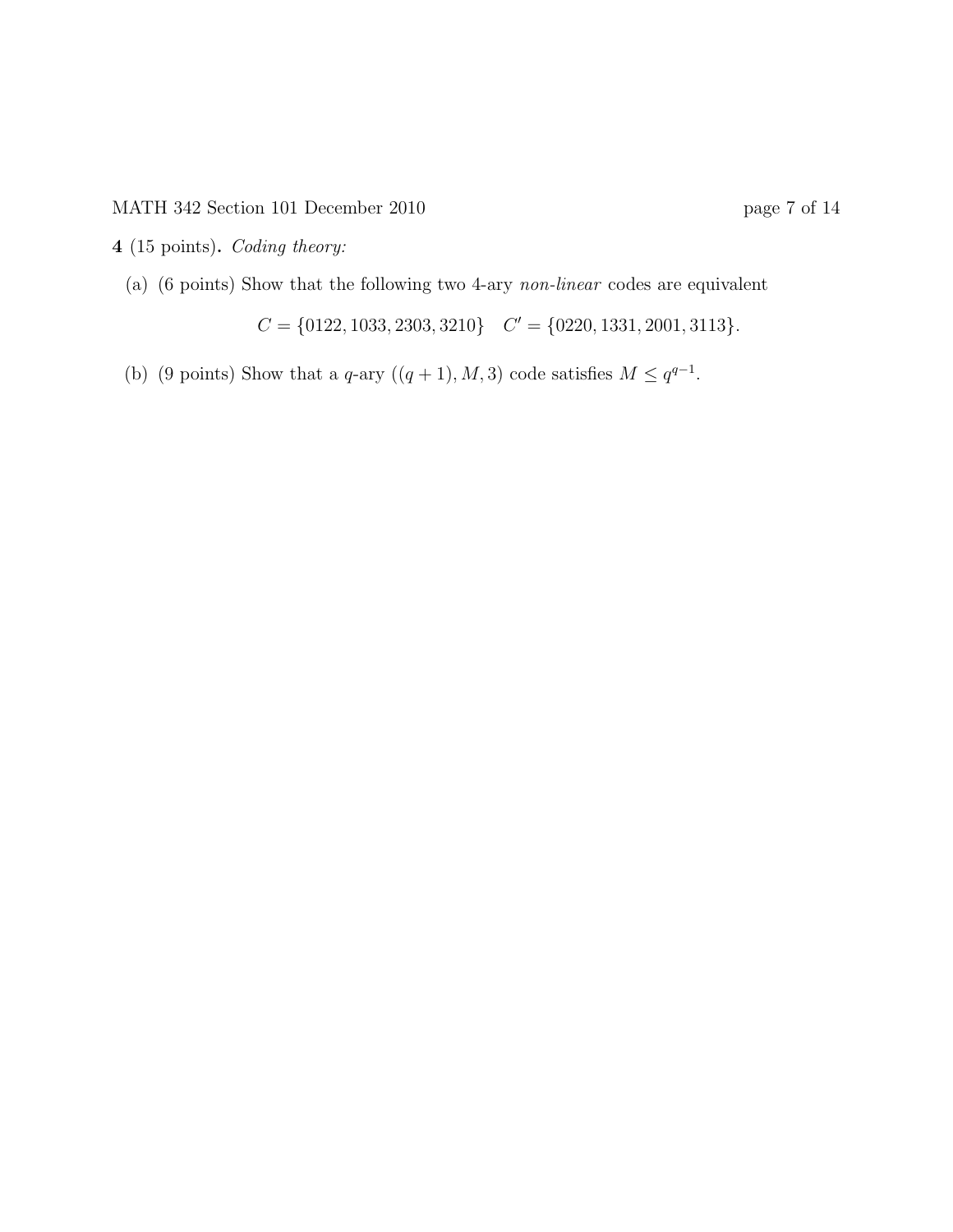MATH 342 Section 101 December 2010 page 8 of 14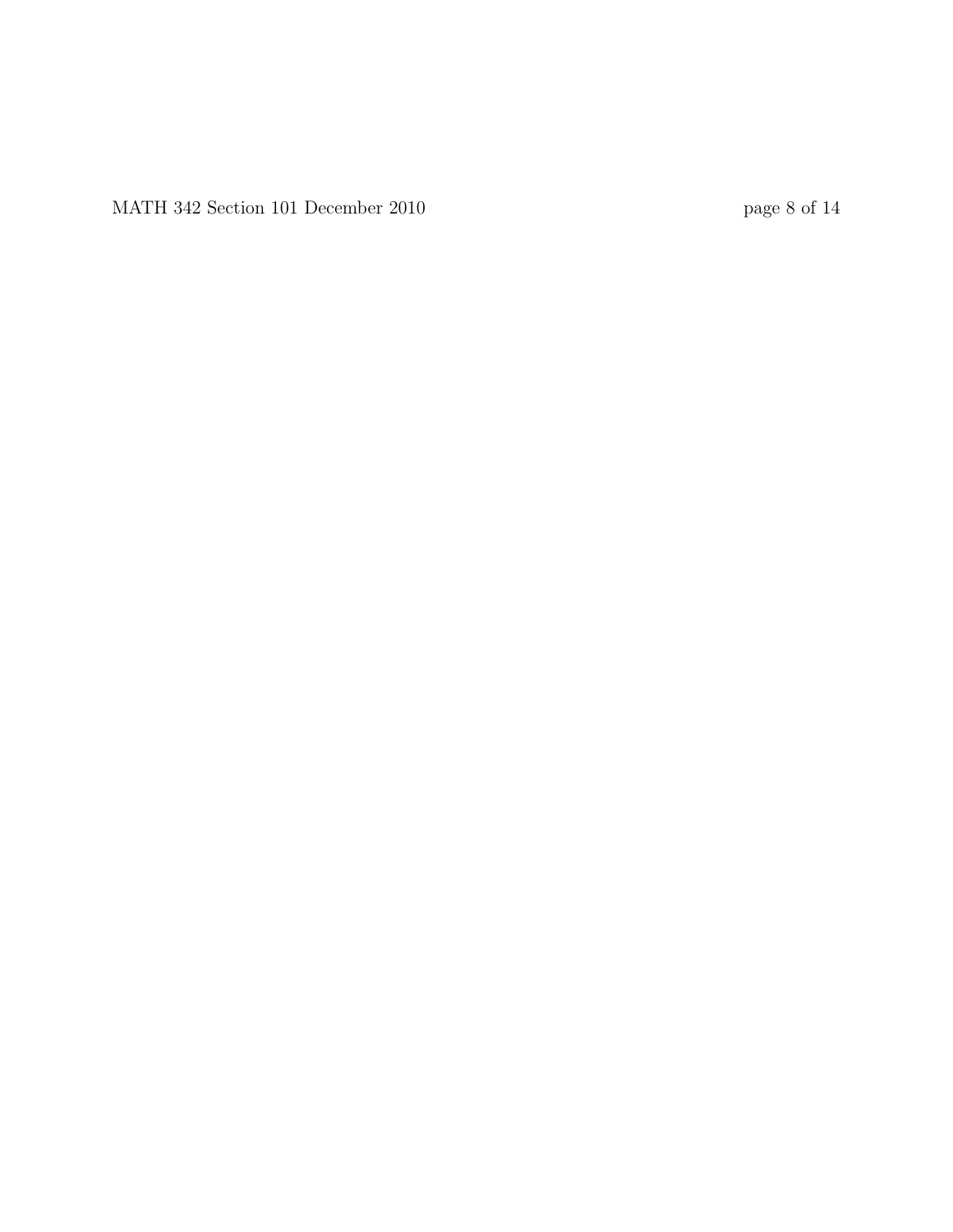MATH 342 Section 101 December 2010 page 9 of 14

5 (15 points). Linear codes: Consider the 3-ary linear code, C, with parity check matrix

 $\begin{pmatrix} 1 & 2 & 1 \end{pmatrix}$ .

- (a) (10 points) List all the codewords in  $C$ . Determine how many errors  $C$  can detect.
- (b) (5 points) Let  $D$  be the binary linear code with *parity check* matrix

$$
\begin{pmatrix} 1 & 1 & 0 \\ 1 & 0 & 1 \end{pmatrix}.
$$

Compute the coset leaders of D.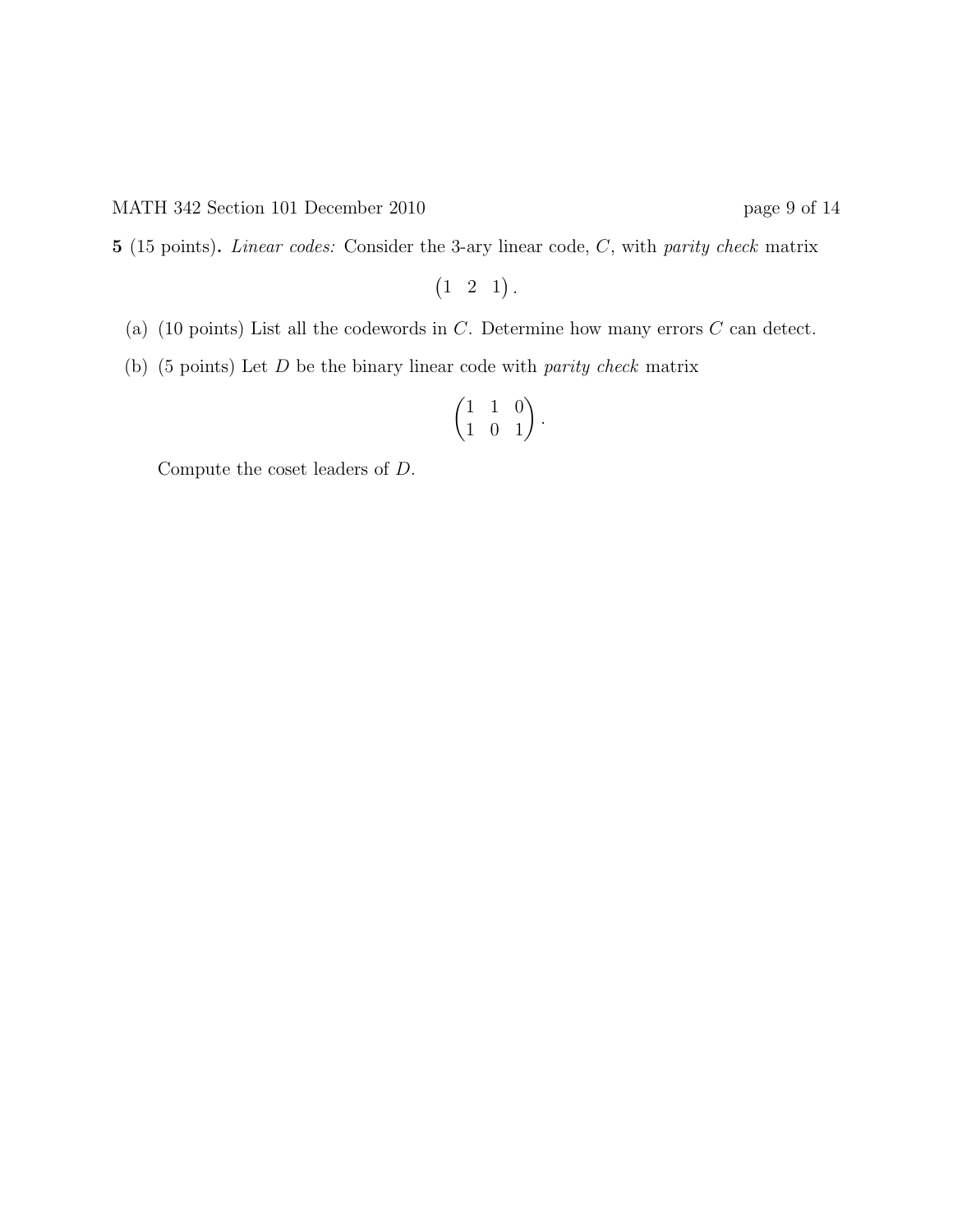MATH 342 Section 101 December 2010 page 10 of 14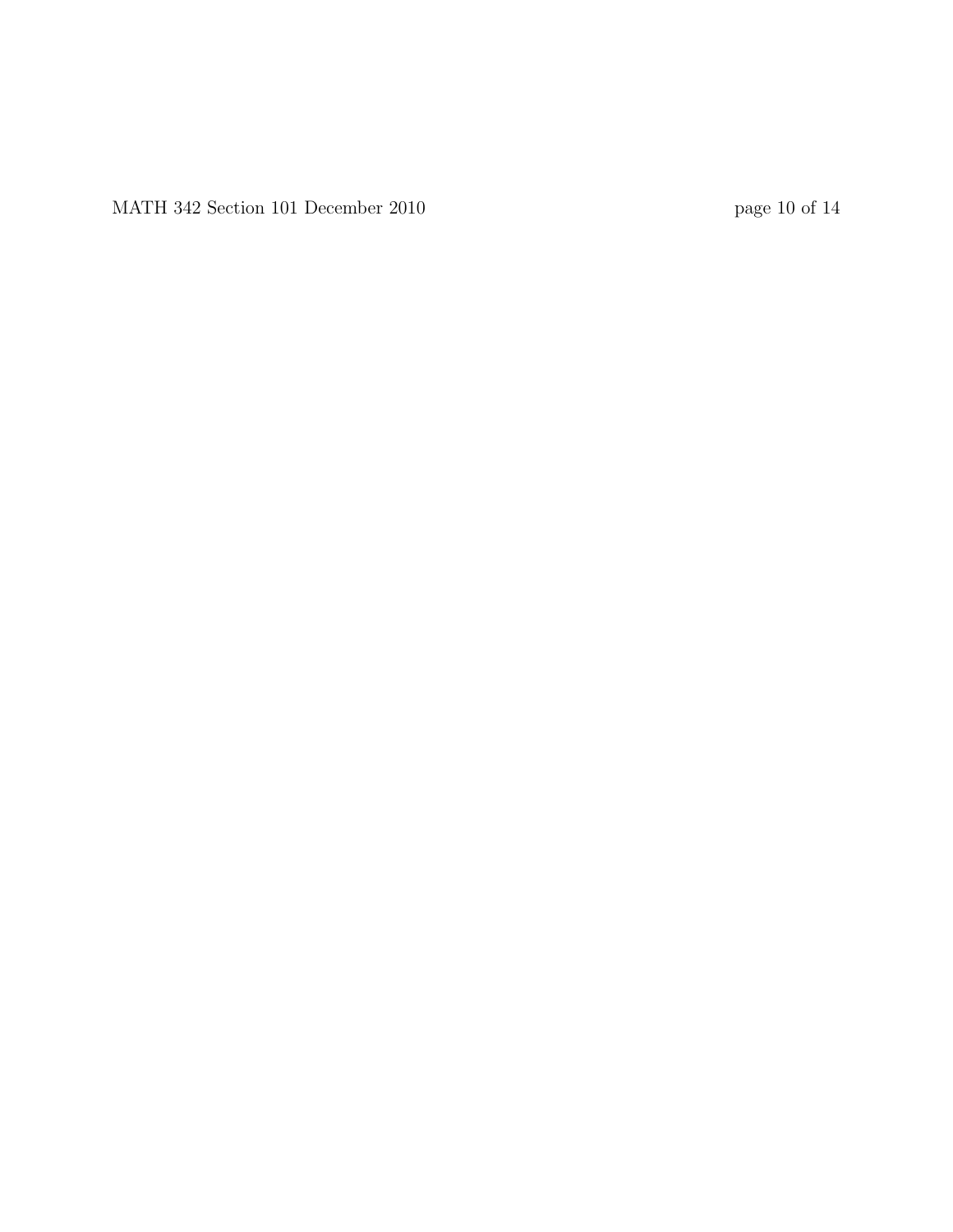MATH 342 Section 101 December 2010 page 11 of 14

6 (15 points). Order of an element:

- (a) (5 points) Define the order of a unit in a ring.
- (b) (10 points) Given the ring  $\mathbb{Z}/m\mathbb{Z}$ , prove that

if e is the order of a unit  $[a]_m \in \mathbb{Z}/m\mathbb{Z}$  and  $[a]_m^f = [1]_m$  then  $e \mid f$ .